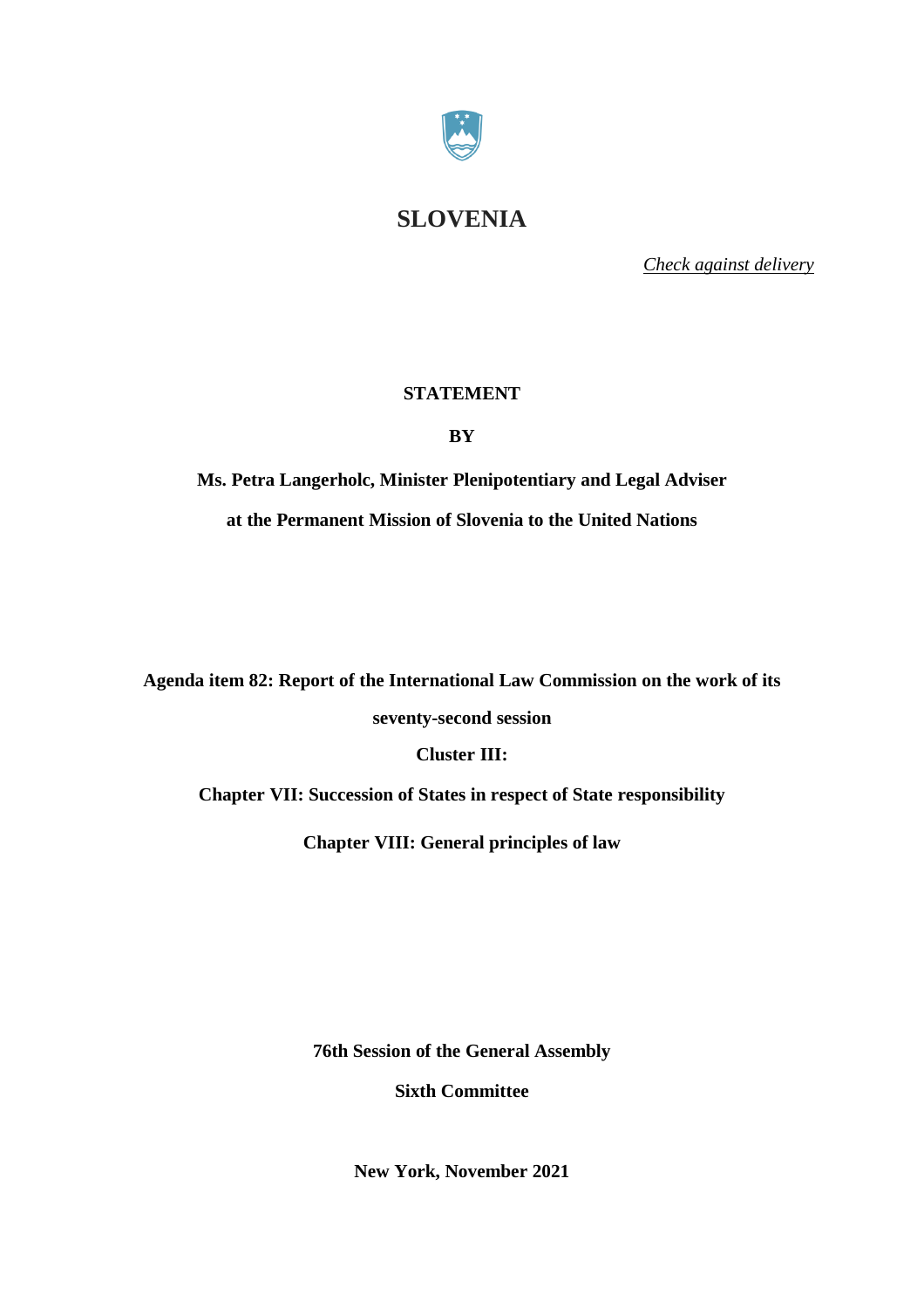## Madam Chairperson,

Slovenia is pleased to address the Sixth Committee on the work of the International Law Commission within cluster III on the issue of Succession of States in respect of State responsibility and General [principles](http://legal.un.org/docs/?path=../ilc/reports/2021/english/chp8.pdf&lang=EFSRAC) of law.

## Madam Chairperson,

In the context of Succession of States in respect of State responsibility, Slovenia as a successor State expresses its appreciation to the Special Rapporteur Mr Pavel Šturma for his extensive efforts on this topic resulting in fourth report (contained in document A/CN.4/743) and would like to make the following observations on this complex nature of the topic.

To begin with, Slovenia agrees that the draft articles in question are of a subsidiary nature to the agreements entered into between the States concerned, as is also the case in other fields of State succession.

Furthermore, Slovenia agrees, as set out in point 155 of this year's report, with the Special Rapporteur that the diverse and context-specific State practice does not point in the direction of "clean slate rule" as mentioned by some members of the Commission. This rule represents an extremely rare exception in the field of State succession, which in practice has been used almost solely for the succession of the so-called "newly independent states" that (re)gained their independence in the process of decolonisation. In addition to that, it has been used for odious debts. Apart from these two cases, the rule represents such a strong deviation from State practice in the field of State succession that it should not be used as one of the options with regard to this topic.

Besides, Slovenia acknowledges that the Special Rapporteur has incorporated institutes of State responsibility in an adequate manner – especially, *"attribution of conduct of an insur-*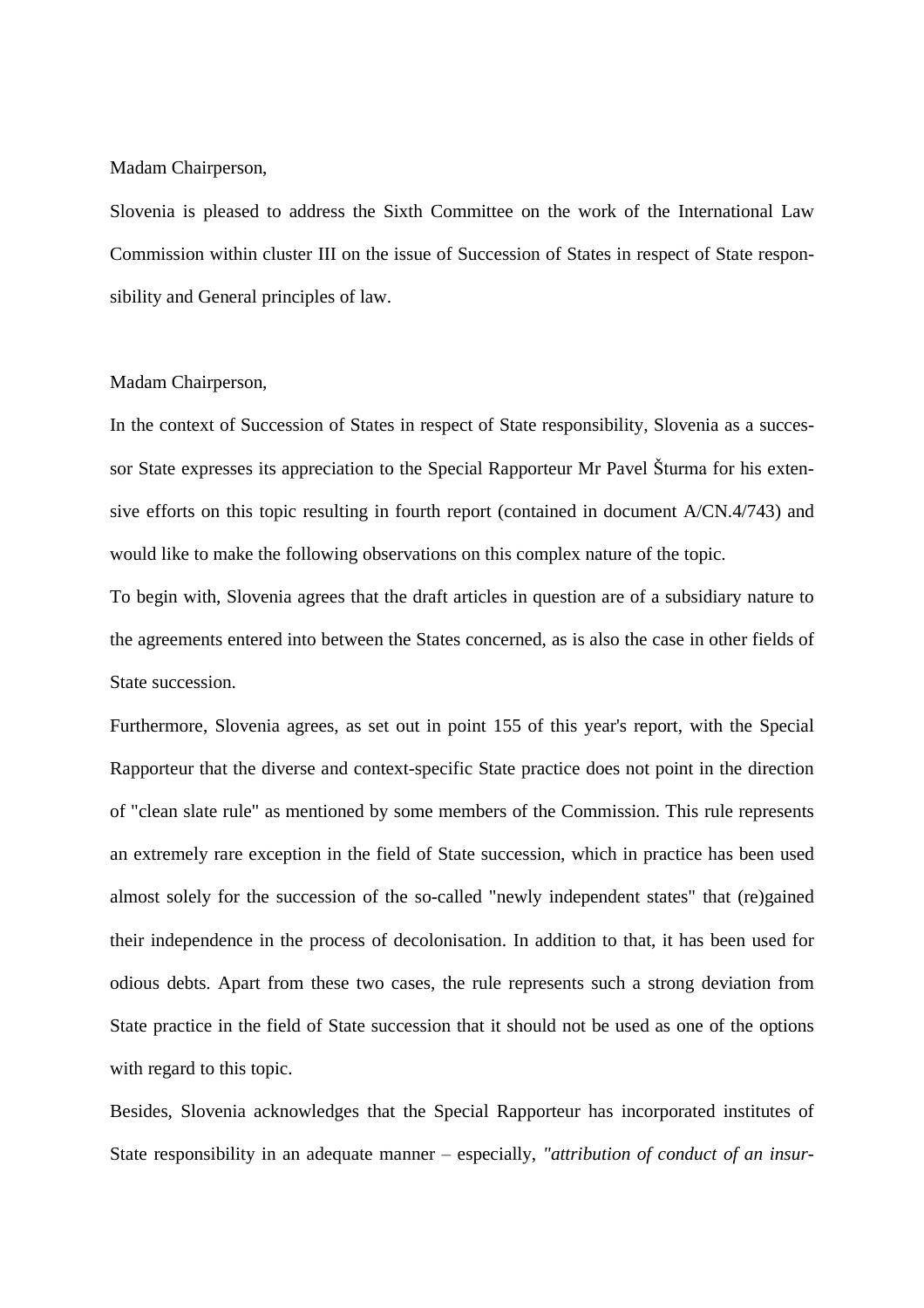*rectional or other movement", "acknowledgment and adoption of the act of another state", "acts of continuing nature"*, and so forth. Having said that, we believe that commentaries to articles should stick more closely to the inter-relatedness of the two fields (State succession and State responsibility) rather than focusing exclusively on State responsibility.

We also agree with the Special Rapporteur on the separate draft articles on different forms of reparations, as there are different requirements and conditions for each of them which can have important consequences for State succession (e.g. while all successor States might be able to provide compensation, not all of them might be able to provide restitution).

In further consideration, the Commission should pay particular attention to the formulations mentioned by the Special Rapporteur in the draft articles (e.g. "in particular circumstances, "may request") as they reflect the complex and specific nature of succession issues.

In conclusion, please allow me to add that the Special Rapporteur in his report emphasised the need to combine codification with the progressive development of international law. Slovenia agrees with this observation and with other international law jurists who argue that it is more important to examine what effects both have together on the Commission's text under consideration rather than determine whether a particular provision belongs only to codification or progressive development.

#### Madam Chairperson,

Turning to the topic of General Principles of Law, we would first like to thank the Special Rapporteur, Mr Vázquez – Bermúdez, for his comprehensive second report on the processes and mechanisms of identifying the general principles of law. We would like to address two aspects of the report: terminology and the question of general principles of law formed within the international legal system.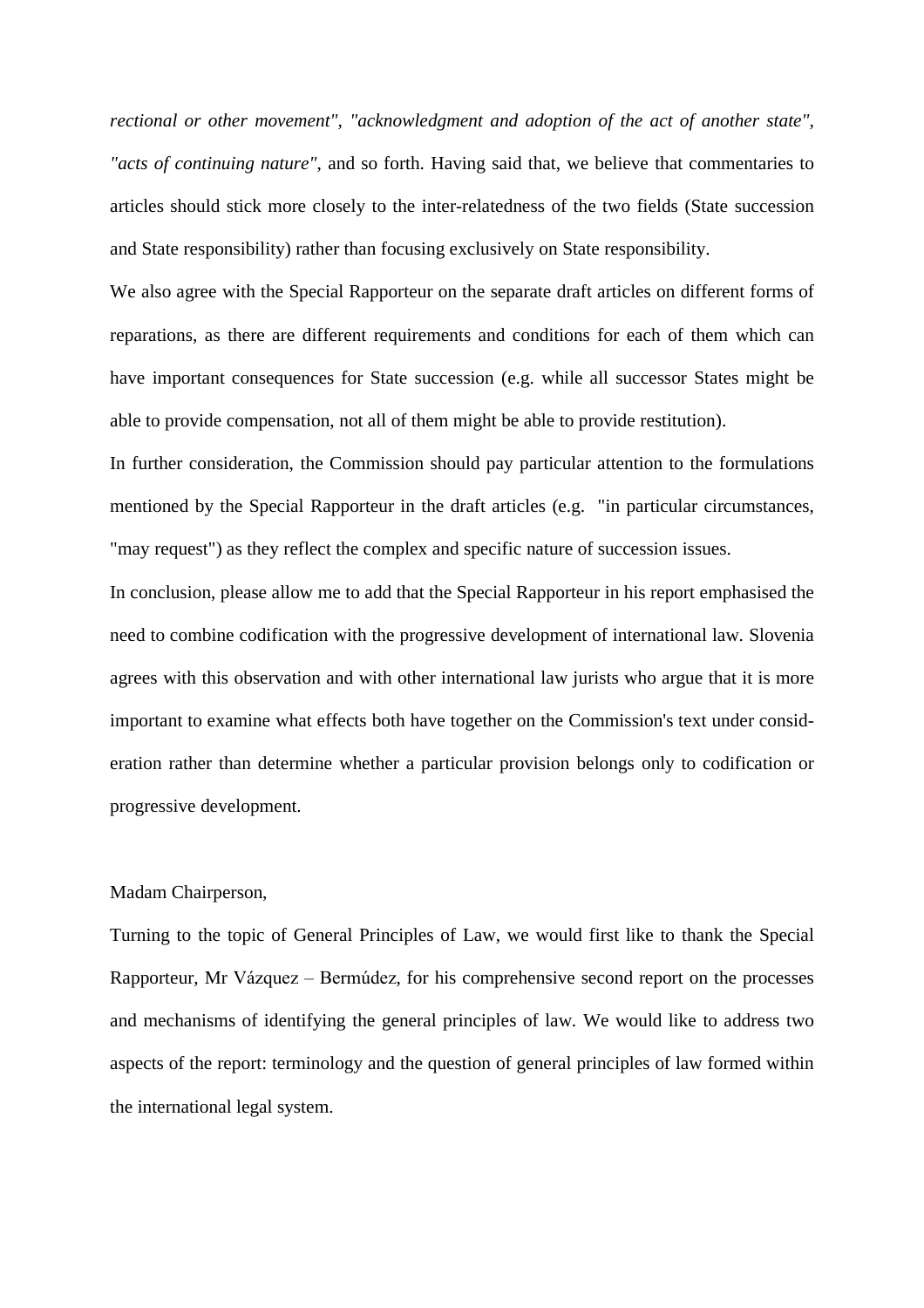As the Special Rapporteur rightly observes, the international law terminology referring to different principles is imprecise, as terms such as principles of international law, general international law, general principles of international law, fundamental principles of international law, etc. are used interchangeably. We also agree that there is a difference between the notion of principles as a source of law and principles as a subcategory of customary or conventional international law; a difference that is not reflected in the terminology used by States. We hope the Commission's efforts will contribute to a clarification and proper use of terminology, since we consider that these two concepts are not at all the same.

Each source of international law mentioned in Article 38 of the ICJ Statute has a certain scope of validity; international conventions apply to States Parties and international customs in principle apply *erga omnes*, except for persistent objectors.

General principles of law were included as a source of international law already in the Statute of Permanent Court of International Justice in 1920, at a time when treaties were few and the most important source was international custom. The purpose was to enable courts to decide cases and avoid *non liquet* situations by taking into account the most basic principles that make the law function as such and are therefore universal and universally applicable.

Since international law was in its infancy, only national law principles were available, which is why the category of general principles of law derived from national legal systems is uncontroversial for States and within the Commission. International law has since developed and spread into new areas and developed its own principles, but they are not of the same nature as the principles mentioned in Article 38/1/c.

#### Madam Chairperson,

While my delegation allows for a possibility of general principles formed within the international legal system, we believe that any principles identified as general principles of law